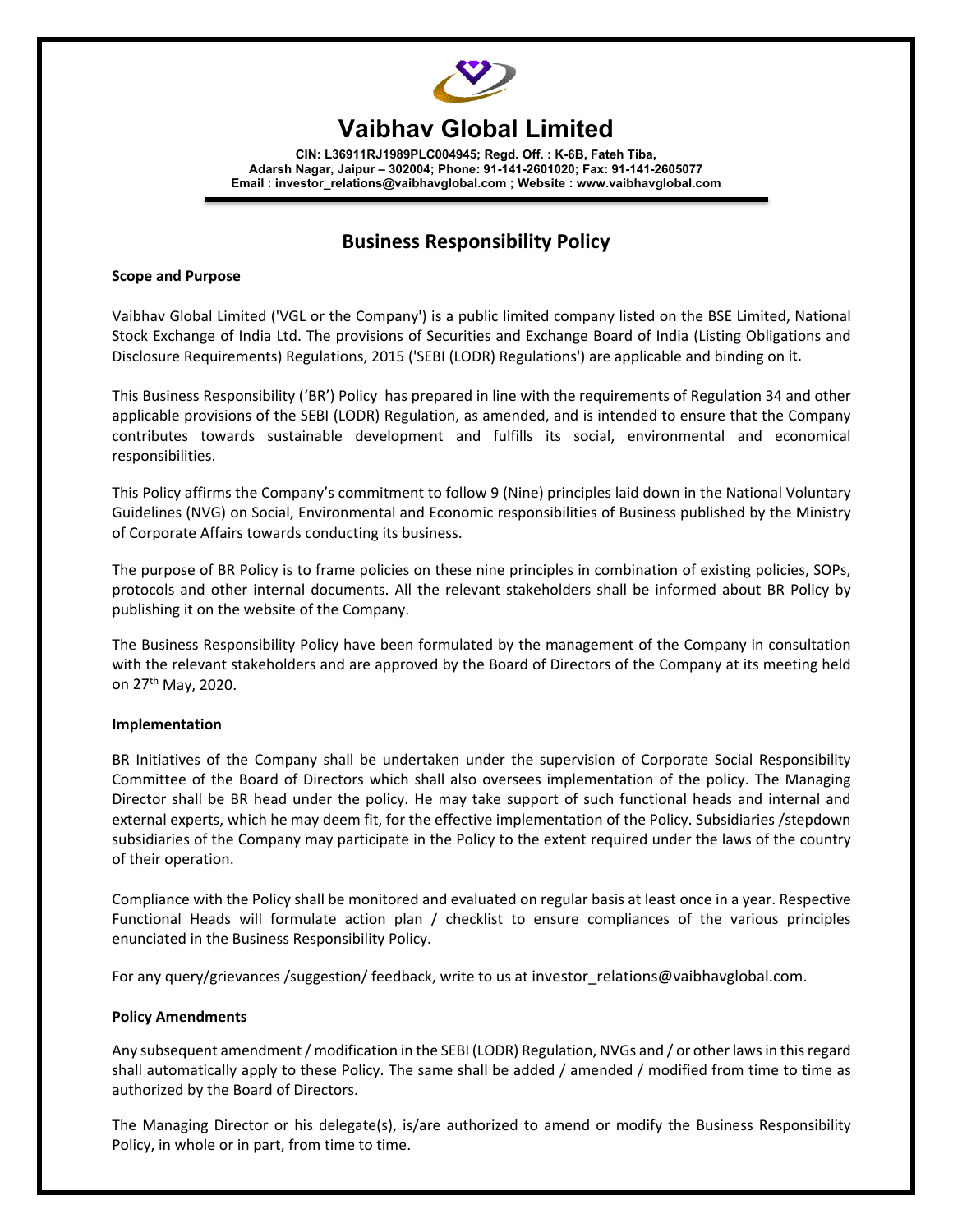#### **Key Principles**

Company believes that the business excellence can be achieved only by doing business on sound sustainability principles that address the dimension of good governance as well as environmental and social responsibility. Company's Business practices would therefore be governed by the following guiding principles.

#### **PRINCIPLE 1: Ethics, Transparency and Accountability:**

VGL believes in the conduct of the affairs of its constituents in a fair and transparent manner by adopting highest standards of professionalism, Corporate Governance, honesty, integrity and ethical behavior. The Company has in place the Code of Conduct ("Code") for its Directors and Senior Management Personnel and their confirmations to the Code is obtained by the Company on periodical basis. The Company has established a vigil mechanism for Directors and employees to report concerns about unethical, actual or suspected fraud in violation of the Company's code of conduct or ethical policy.

The objective of this policy is to ensure the highest standards of ethical conduct, transparency and accountability while dealing with the stakeholders.

#### **Policy**

- 1. Company shall develop governance structures, procedures and practices that ensure ethical conduct at all levels; and promote the adoption of this principle across its value chain.
- 2. Company shall communicate transparently and assure access to information about their decisions that impact relevant stakeholders.
- 3. Company shall not engage in practices that are abusive, corrupt, or anticompetition.
- 4. Company shall truthfully discharge their responsibility on financial and other mandatory disclosures.
- 5. Company shall report on the status of their adoption of these Guidelines as suggested in the reporting framework in this document.
- 6. Company shall avoid complicity with the actions of any third party that violates any of the principles.
- 7. The Company shall ensure that genuine concerns of misconduct/ unlawful conduct can be reported in a responsible and confidential manner through its Vigil Mechanism.

#### *VGL's other Policies/SOPs supplementing this Principle:*

Code of Conduct for directors & senior management personnel, Whistle Blower Policy, Code of practices and procedures for fair disclosure of UPSI, Related party transactions policy, Policy for determination of materiality of events or information, Anti Bribery & Corruption Policy.

#### **PRINCIPLE 2: Product Life Cycle Sustainability:**

VGL aims to promote a culture where all efforts are directed towards providing good quality and safe products to all our customers. We also endeavour to provide a safe environment for all stakeholders at our premises. Sustainable development integrates economic progress, social responsibility and environmental concerns with the purpose of improving quality of life.

#### **Policy**

1. Company shall assure safety and optimal resource use over the life‐cycle of the product from design to disposal and ensure that everyone connected with it- designers, producers, value chain members, customers and recyclers are aware of their responsibilities.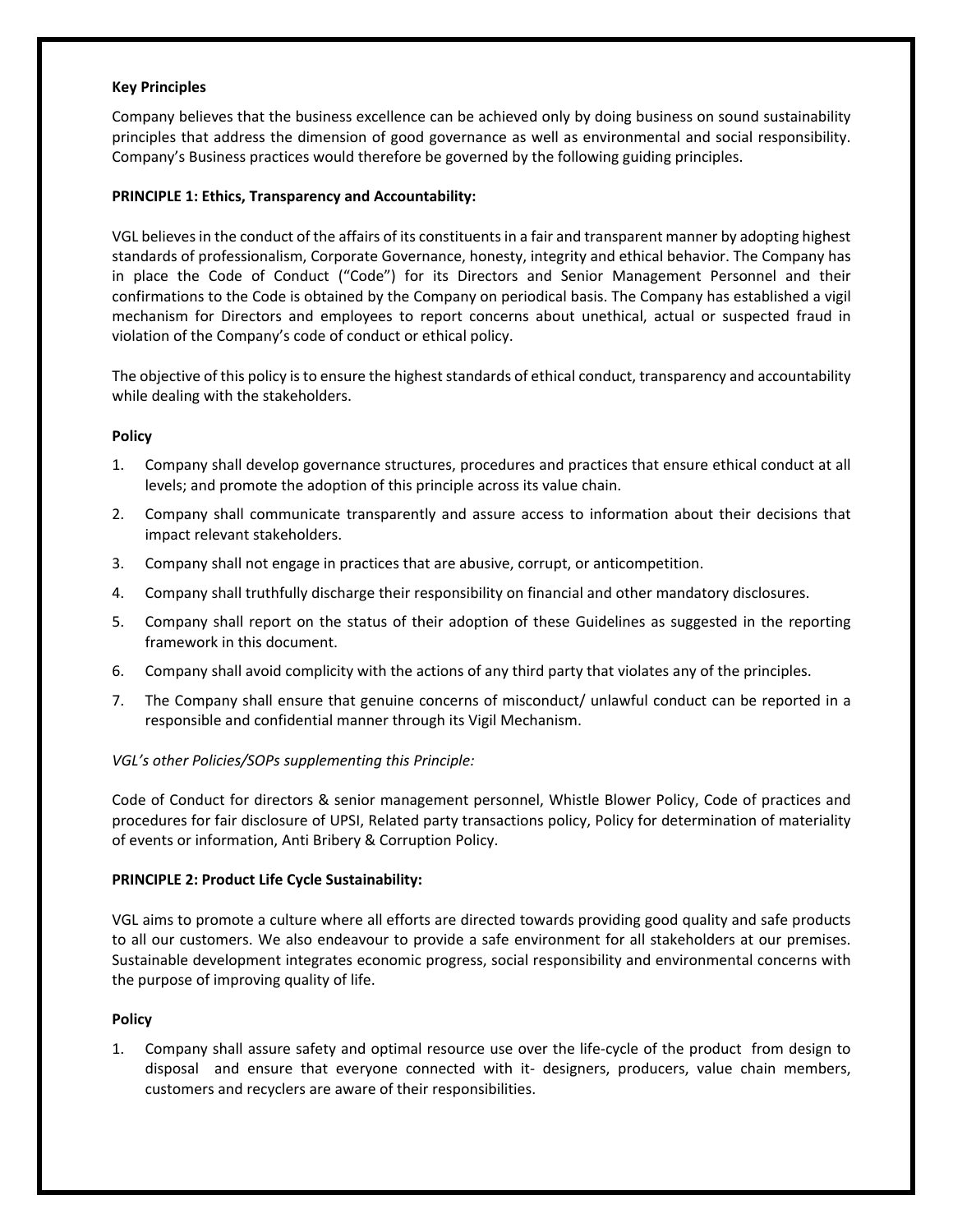- 2. Company shall raise the consumer's awareness of their rights through education, product labelling, appropriate and helpful marketing communication, full details of contents and composition and promotion of safe usage and disposal of their products and services.
- 3. In designing the product, Company shall ensure that the manufacturing processes and technologies required to produce it are resource efficient and sustainable.
- 4. Company shall regularly review and improve upon the process of new technology development, deployment and commercialization, incorporating social, ethical, and environmental considerations.
- 5. Company shall recognize and respect the rights of people who may be owners of traditional knowledge, and other forms of intellectual property.
- 6. Company shall recognize that over‐consumption results in unsustainable exploitation of our planet's resources, and should therefore promote sustainable consumption, including recycling of resources.

#### **PRINCIPLE 3: Employee Wellbeing**

VGL strives hard to ensure that every employee enjoys stronger engagement, high morale, and better service. The Company and employees work diligently towards meeting individual and organizational goals. By providing regular training, giving awards, and recognizing the employee contribution, VGL builds employee's esteem and create workplace loyalty and build a sense of community. The Company is known for employing progressive HR practices that focus on talent acquisition, engagement, and retention through employee ownership, performance incentive, and reward programs. Company is endeavor to promote the wellbeing of all employees and conducting the many internal/external activities such as Marathon ‐ keeps its employees fit and healthy, Best Team of the Quarter, Happy Workplace – Great place to work, Team Building Activities, regular health check‐up camps, Blood Donations camp, Team Outings, Tree Plantation, Birthday Celebrations, The Fat to Fit Challenge, Skill Upgradation, suggestion scheme, cheers to peers etc.

#### **Policy**

- 1. Company shall respect the right to freedom of association, participation, collective bargaining, and provide access to appropriate grievance redressal mechanisms.
- 2. Company shall provide and maintain equal opportunities at the time of recruitment as well as during the course of employment irrespective of caste, creed, gender, race, religion, disability or sexual orientation.
- 3. Company shall not use child labour, forced labour or any form of involuntary labour, paid or unpaid.
- 4. Company shall take cognizance of the work-life balance of its employees, especially that of women.
- 5. Company shall provide facilities for the wellbeing of its employees including those with special needs. They should ensure timely payment of fair living wages to meet basic needs and economic security of the employees.
- 6. Company shall provide a workplace environment that is safe, hygienic humane, and which upholds the dignity of the employees. Business should communicate this provision to their employees and train them on a regular basis.
- 7. Company shall ensure continuous skill and competence upgrading of all employees by providing access to necessary learning opportunities, on an equal and non‐discriminatory basis. They should promote employee morale and career development through enlightened human resource interventions.
- 8. Company shall create systems and practices to ensure a harassment free workplace where employees feel safe and secure in discharging their responsibilities.

*VGL's other Policies Supplementing this Principle:*

Anti‐Sexual Harassment Policy, Whistle Blower Policy, HR Policies and Schemes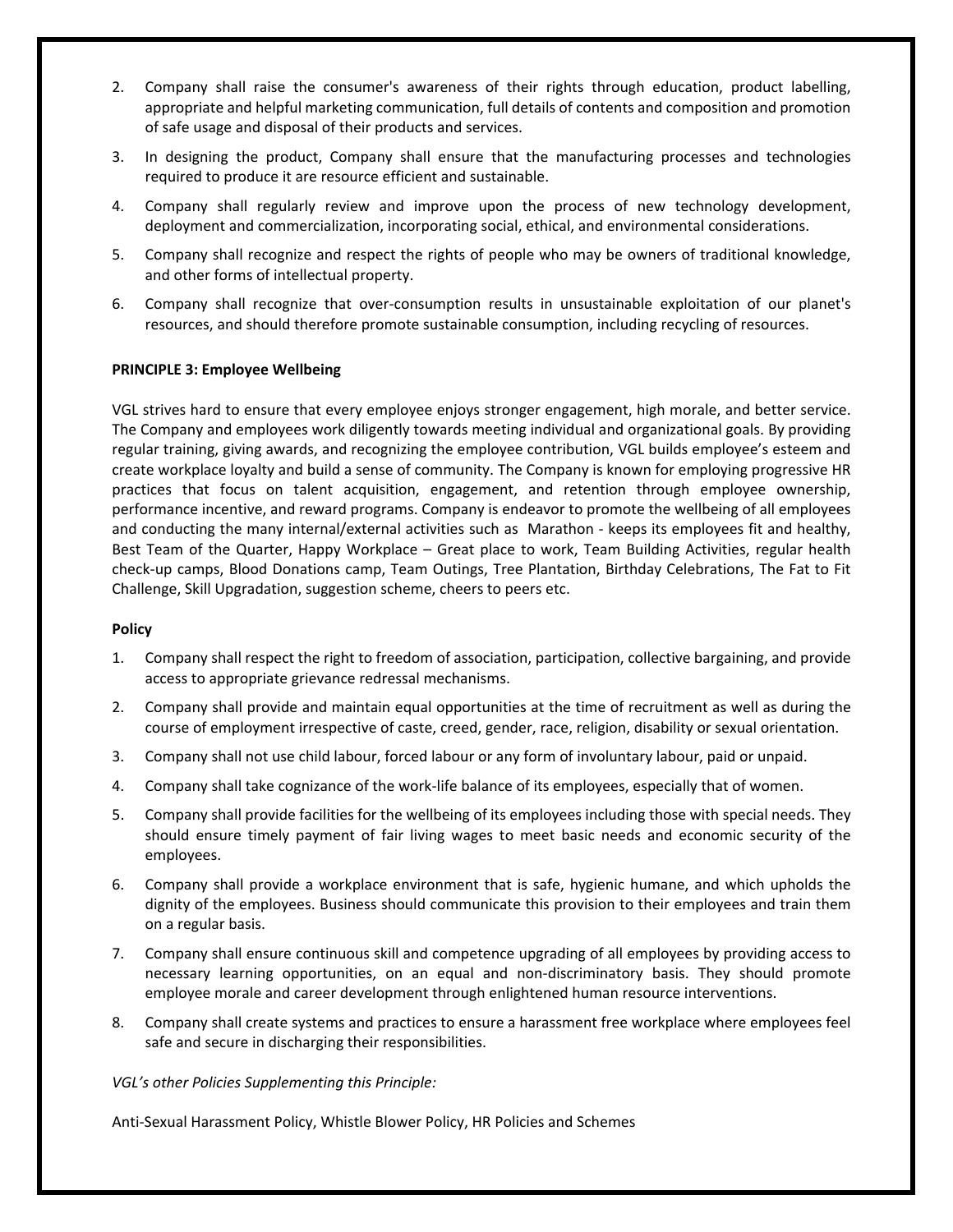#### **PRINCIPLE 4: Stakeholders Engagement:**

The Company gives utmost importance to the healthy engagement with its various stakeholders like employees, suppliers, dealers, customers, shareholders / investors, communities surrounding the operations and government / regulatory authorities. The Company continues its engagement with them through various mechanisms such as supplier/vendor meets, customer/ employee satisfaction surveys, investor forums, consultations with local communities etc.

#### **Policy**

- 1. Company shall systematically identify their stakeholders, understand their concerns, define purpose and scope of engagement, and commit to engaging with them.
- 2. Company shall acknowledge, assume responsibility and be transparent about the impact of their policies, decisions, product & services and associated operations on the stakeholders.
- 3. Company shall give special attention to stakeholders in areas that are underdeveloped.
- 4. Company shall resolve differences with stakeholders in a just, fair and equitable manner.

# *VGL's other Policies Supplementing this Principle:*

CSR Policy, Whistle Blower Policy, Dividend Distribution Policy, HR Policies and Schemes, Shareholders Communication/services

#### **PRINCIPLE 5: Human Rights:**

The Company seeks to conduct business in a manner that respects each and every individual associated with the Company. In this regard, Company endeavor to respect and promote human and encourages a workplace environment which is free from any kind of human rights violations.

#### **Policy**

- 1. Company shall understand the human rights content of the Constitution of India, national laws and policies and the content of International Bill of Human Rights. Company should appreciate that human rights are inherent, universal, indivisible and interdependent in nature.
- 2. Company shall integrate respect for human rights in management systems, in particular through assessing and managing human rights impacts of operations, and ensuring all individuals impacted by the business have access to grievance mechanisms.
- 3. Company shall recognize and respect the human rights of all relevant stakeholders and groups within and beyond the workplace, including that of communities, consumers and vulnerable and marginalized groups.
- 4. Company shall, within their sphere of influence, promote the awareness and realization of human rights across their value chain.
- 5. Company shall not be complicit with human rights abuses by a third party.

*VGL's other Policies/SOPs supplementing this Principle:*

VGL Human Right Policy

#### **PRINCIPLE 6: Environment Protection**

The Company values its natural surrounds and is committed towards protection and preservation of environment and natural resources. The Company will take concerted efforts towards exploring recycling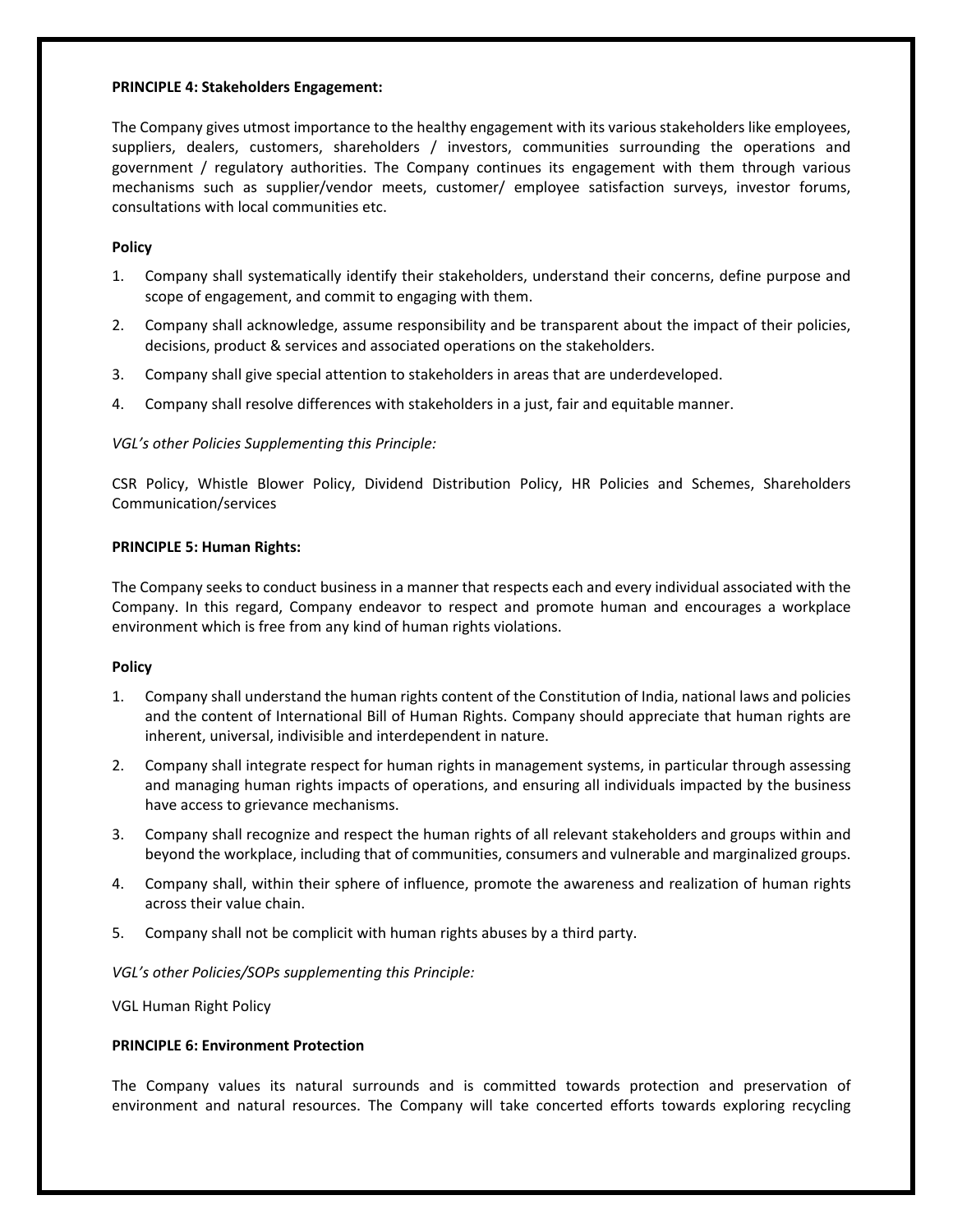options, waste management, energy efficiency and conservation to minimize the overall environmental impact. The Company endeavors to protect and make efforts to restore the environment.

# **Policy**

- 1. Company shall utilize natural and manmade resources in an optimal and responsible manner and ensure the sustainability of resources by reducing, reusing, recycling and managing waste.
- 2. Company shall take measures to check and prevent pollution. They should assess the environmental damage and bear the cost of pollution abatement with due regard to public interest.
- 3. Company shall ensure that benefits arising out of access and commercialization of biological and other natural resources and associated traditional knowledge are shared equitably.
- 4. Company shall continuously seek to improve their environmental performance by adopting cleaner production methods, promoting use of energy efficient and environment friendly technologies and use of renewable energy.
- 5. Company shall develop Environment Management Systems (EMS) and contingency plans and processes that help them in preventing, mitigating and controlling environmental damages and disasters, which may be caused due to their operations or that of a member of its value chain.
- 6. Company shall report their environmental performance, including the assessment of potential environmental risks associated with their operations, to the stakeholders in a fair and transparent manner.
- 7. Company shall proactively persuade and support its value chain to adopt this principle.

# *VGL's other Policies Supplementing this Principle:*

VGL EHS Policy

# **PRINCIPLE 7: Company Advocacy**

The Company endeavors cooperate with trade association in support of legitimate trade practices, to work with Government bodies for the betterment of public polices and support issues such as fair and transparent business practices, inclusive growth, social responsibility and environmental stewardship.

#### **Policy**

- 1. Company shall co-operate with all Government bodies and policy makers towards implementation of laws and regulations.
- 2. Wherever need be, Company shall provide constructive feedback and views towards polices keeping in mind the larger public interest.
- 3. Company shall co-operate with our trade associations in support of legitimate trade practices.

#### **PRINCIPLE 8: Inclusive Growth and equitable development**

Corporate Social Responsibility is intrinsic to our core values and VGL serves its communities through initiatives designed with a holistic mind set. The Company endeavors to make real difference to the underprivileged by which support inclusive growth and equitable development. Delivers joy through our One for One charitable program ‐ for every single item ordered, the Company donates a meal to a hungry child in India /UK /US.

#### **Policy**

1. Company shall understand their impact on social and economic development, and respond through appropriate action to minimise the negative impacts.